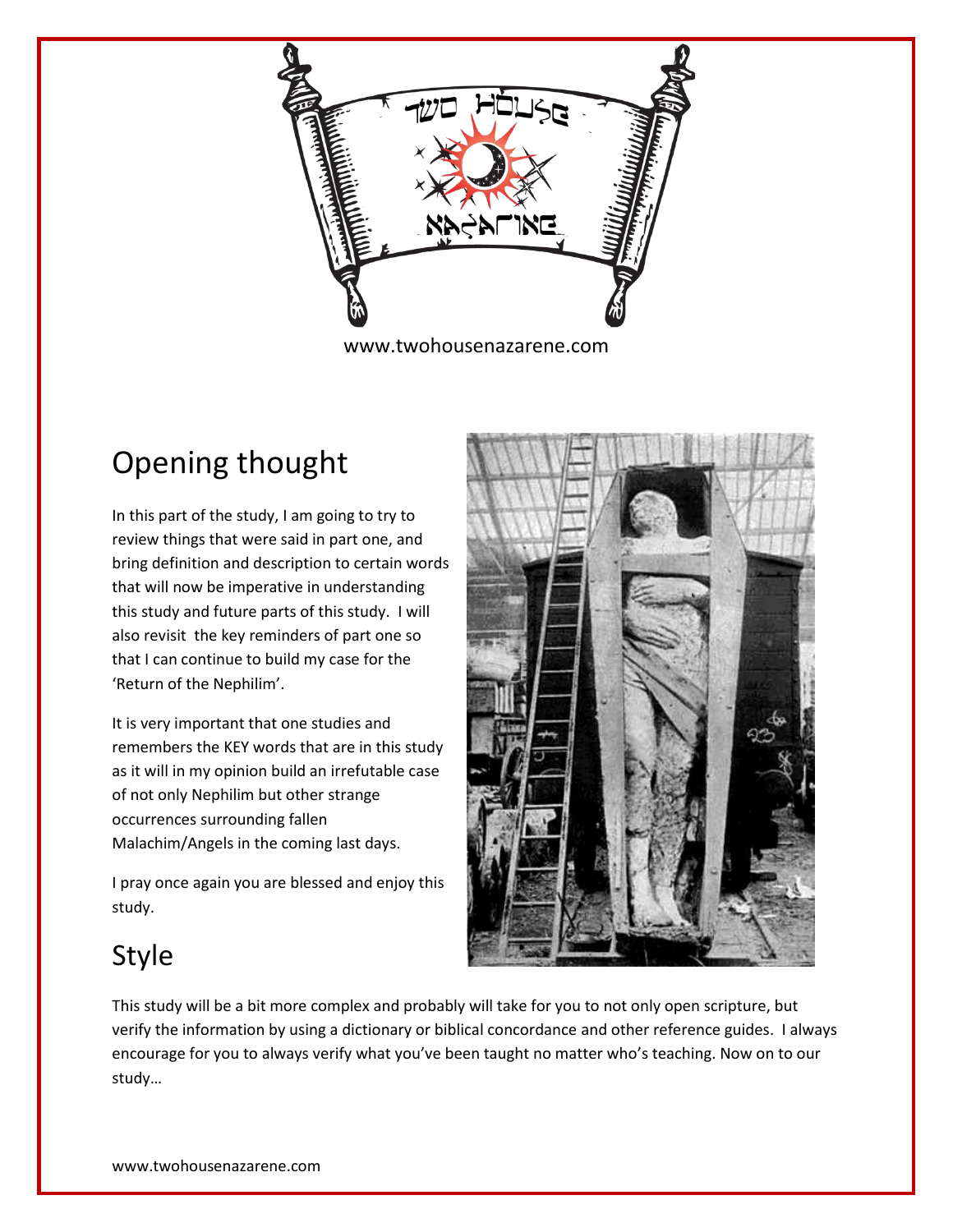## Return of the Nephilim Part II



In our last study we learned of the words; Nephilim, Nephal, Bene'Ha Elohim, The Benoth Adahm. Now let's review these definitions:

Nephal: To fall or to be cast down, or to fall away. Nephal is the Aramaic translation of Nephilim. Please Note: I made an error in chap 1 and wrote Arabic by mistake.

Bene'ha Elohim: are the direct creations of YHWH. They cannot be men because men because then they would be known as the Ben Adahm.

Benoth Adahm: Daughters of Adahm (Daughters of men that the Bene'ha Elohim came into).

In Genesis 6:4 We see two more interesting words; The words 'Mighty Men' which is the Ha'Gi Borim (The mighty ones). Also, the word Nephilim in the Greek Septuagint (a.k.a. Greek Torah) is the word 'Gigantes'. Gigantes is where the word giant comes from

but it's also a pun because it is not directly speaking of stature, it is literally translating in two definitions. First definition; gigantes is where the Greek word "Titans" comes from. (\*Keep that in mind as we will revisit this later on.) The root word of gigantes is the word 'Gigas'. The definition of this word is earth born. When speaking about the Nephilim. So now we see clearly that the Bene'Ha Elohim are the Malachim 'Angels' of YHWH who fell away and the Nephilim were their earth born off spring that were Giants a.k.a Titans a.k.a the Ha'Gi Borim or 'Mighty Ones' that were of old/Men of fame. (Note: even though they were hybrid Humans/Malachim or Demigods) Moshe still called them men because of their mixed half human trait. Very important to know when reading other passages or presenting your argument regarding this issue)!

www.twohousenazarene.com Nephilim: Are the fallen ones. (I purposely left Nephilim for last to give you these explanations because though Nephilim literally translates fallen ones its clear they themselves are not the fallen ones but are children of the fallen). Also, I told you in part one that Moshe 'Moses' only used this word Nephilim 2 times in scripture. First time Beresheeth/Genesis 6:4 and the second Barmidbar/Numbers 13:33 "and there we saw the Nephilim, the 'sons of Anak', who came from the Nephilim and we were in our own sight as grasshoppers, and so we were in their sight". We notice here that the word Nephilim was used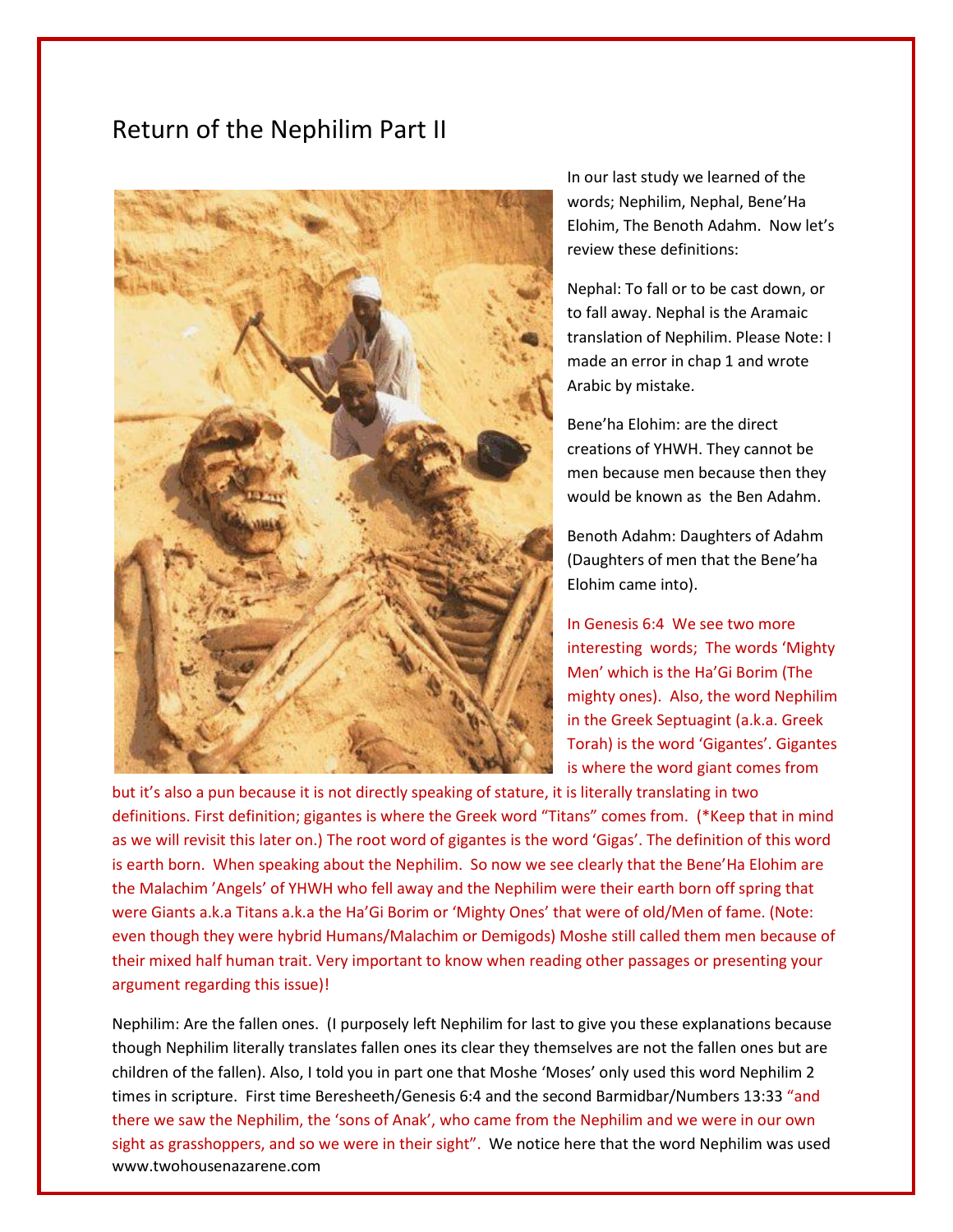twice. This is so that the reader understands that Anak and the sons of Anak were of Nephilim originand NOT that of the Ben Adahm. Also notice that Yahushua/Joshua the Patriarch and the understudy of Moshe and Caleb were sent out to spy on the Canaanites and report to Moshe. Yashushua the future leader of the nation of YAHshra'el was not only trusted by Moshe but by YHWH Himself to bring back an honest and unexaggerated report of what he saw. We notice in his report with Caleb it was not just a bad report, or an unfortunate report but an evil report. \*(keep this in mind as we will revisit exactly what he intended to say later on. Also 'Anak' keep this Name in mind as we will revisit this later in our study.

Now, let's look at Genesis 6:9 These are the generations of Noach: Noach was a tzadik (righteous) man and perfect in his generations, and Noach had his halacha (ways) with Elohim. I want to look at two words in this verse 'perfect' and 'generations'. The first word that I will focus on in this study is perfect or in Hebrew tamim. Tamim means without Blemish! If we read this verse with the traditional Greek mindset we would think that the word perfect means an attribute of just qualities, but it is implying a characteristic of a "physical trait". How do we know this? He was perfect



in his generations. The root word of generations is the word 'gene'. Generations always imply a genetic trace or lineage that one either belongs to or leaves behind. It is Noach's genetic attributes Not his character or virtuous attributes that this passage is clearly speaking about. (Time to build this case for this Genesis 6 scenario that explains the Fallen Malachim/Angels, Nephilim/Giants/Titans, and Noach.)

In scripture when there is a truth it is always given a witness at least two times in other places of scripture, following the law of Torah by the witness of two or three! Let's look at our first witness Kepha Bet/2<sup>nd</sup> Peter 2:4,5 "4 For if YHWH spared not the heavenly malachim/angels that sinned, but cast them down to the \*\*Tartaros, and delivered them into chains of darkness, to be reserved for mishpat/judgment; And spared not the ancient olam/world, but saved Noach one of eight people, a proclaimer of tzedakah/righteousness, bringing in the flood upon the olam/world of the wicked;" (Let's notice here that Kepha speaking of the fallen Malachim also makes mention of the flood of Noach. Let's keep in mind that Kepha is giving us the scenario and reasoning to why YHWH judged the earth. We also see that when mentioning the fallen Malachim/Angels we again see Noach's named used because Noach in his time were directly effevted by these Fallen Malachin that Kepha himself is referring to. Let's think about it… If YHWH simply judged the earth because of sin we all better get our life jackets ready (lol). Second witness is YAHuda/Jude Verse 6,7 And the heavenly malachim who kept not their first dwelling, but left their own dwelling, He has reserved in everlasting chains under darkness for the mishpat/judgment of the great Yom HaDin/Day of Judgement. Even as Sedom and Amora /Sodom and Gomorrah, and the cities around them in like manner, giving themselves over to fornication, and going after strange flesh, are set forth as an example, suffering the mishpat/judgment of eternal fire. Notice here that Yahuda, Yahushua MeshiYaH's half brother when speaking about the fallen Malachim, makes the comparison about them like Sedom and Amora and how they went after strange flesh. Not only did